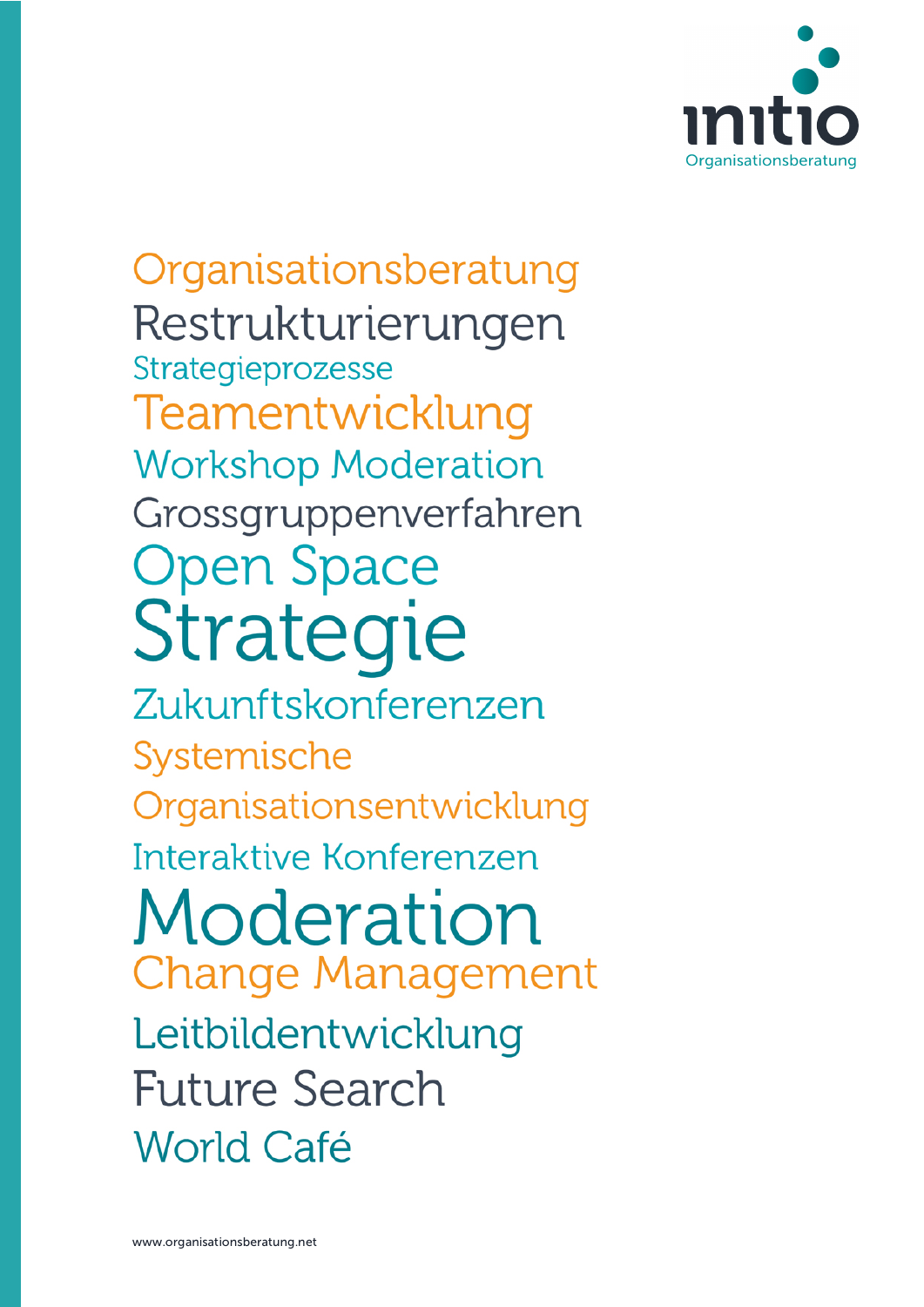



## Consultant profile

1/2

| Name                    | Albrecht Schürhoff                                                                                                                                                                                                                                                                                                                                                                                                                                                                                                                                                                                                                                                                                                                                                                                                                                                                                                                                                                                                                                                                                                                                                                                                                                                                                                                                                                                                                                                                                                      |
|-------------------------|-------------------------------------------------------------------------------------------------------------------------------------------------------------------------------------------------------------------------------------------------------------------------------------------------------------------------------------------------------------------------------------------------------------------------------------------------------------------------------------------------------------------------------------------------------------------------------------------------------------------------------------------------------------------------------------------------------------------------------------------------------------------------------------------------------------------------------------------------------------------------------------------------------------------------------------------------------------------------------------------------------------------------------------------------------------------------------------------------------------------------------------------------------------------------------------------------------------------------------------------------------------------------------------------------------------------------------------------------------------------------------------------------------------------------------------------------------------------------------------------------------------------------|
| Year of birth           | 1955                                                                                                                                                                                                                                                                                                                                                                                                                                                                                                                                                                                                                                                                                                                                                                                                                                                                                                                                                                                                                                                                                                                                                                                                                                                                                                                                                                                                                                                                                                                    |
| Nationality             | German                                                                                                                                                                                                                                                                                                                                                                                                                                                                                                                                                                                                                                                                                                                                                                                                                                                                                                                                                                                                                                                                                                                                                                                                                                                                                                                                                                                                                                                                                                                  |
| Academic degree         | M.A. (London)                                                                                                                                                                                                                                                                                                                                                                                                                                                                                                                                                                                                                                                                                                                                                                                                                                                                                                                                                                                                                                                                                                                                                                                                                                                                                                                                                                                                                                                                                                           |
| Occupation              | Organizational Consultant, Facilitator, Coach, Business Mediator                                                                                                                                                                                                                                                                                                                                                                                                                                                                                                                                                                                                                                                                                                                                                                                                                                                                                                                                                                                                                                                                                                                                                                                                                                                                                                                                                                                                                                                        |
| Competencies            | • Facilitation of workshops, strategy and team meetings<br>• Large-group events modelled on World Café and Open Space formats<br>• Facilitation of strategy processes<br>• Diagnostics and profiling<br>• Executive Coaching<br>• Classic and agile team development<br>• Modular executive development - also available as a live online webinar<br>• Change-management<br>• Business mediation<br>• Development of values, mission statements and guiding principles                                                                                                                                                                                                                                                                                                                                                                                                                                                                                                                                                                                                                                                                                                                                                                                                                                                                                                                                                                                                                                                  |
| Projects<br>(Selection) | • Strategic coaching of business management, management committee and<br>project management teams of a municipal consulting company<br>• Facilitation of meetings of heads of department or division managers of public<br>municipalities in Baden-Württemberg<br>• Supervision of a change project in the automotive industry<br>• Facilitation of resonance workshops for junior executives<br>• Modular executive development webinar for a large IT service provider<br>• Agile coaching supporting the transition from classic to agile team structures<br>• Executive coaching on "Enable to Perform" at a major telecommunications<br>service provider<br>• Practical support of the Account Management team at a HR service provider<br>• Development and fusion of international teams at an automotive supplier<br>• Strategic management coaching at an automotive supplier<br>• Cross-line conflict mediation for a large service provider<br>• Design / implementation of a Europe-wide training programme for sales<br>managers and representatives<br>• Large-group facilitation of executive teams in the petrochemical industry<br>• Facilitation of an international team integration in the financial services sector<br>• Coaching of managing directors, divisional managers and department heads<br>• Executive assessment interviews during the restructuring of a technology<br>company<br>• Executive training with diagnostic interviews for a company in the machine tool<br>building sector |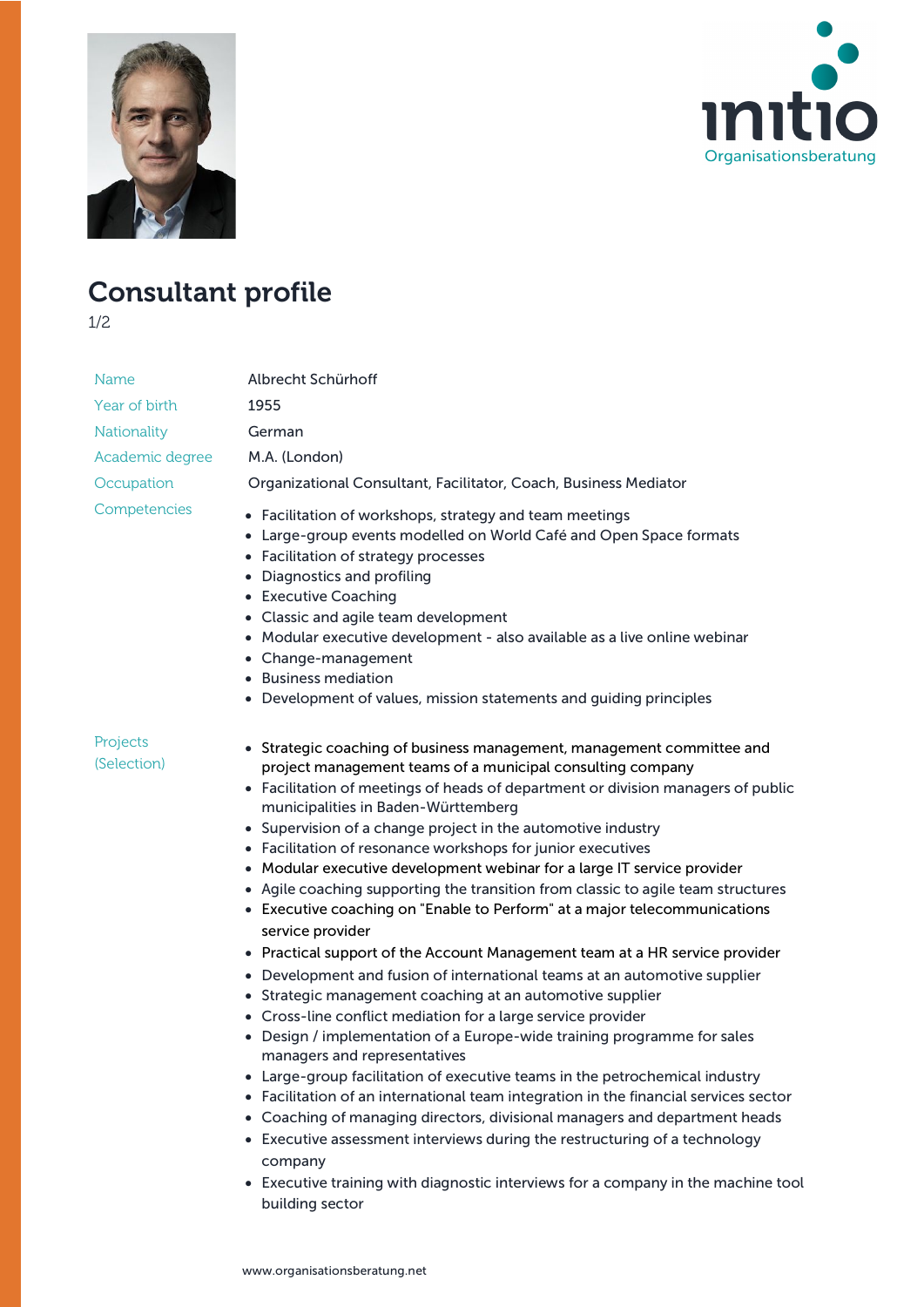"When making landmark decisions, the question is not what it will cost to have a discourse - but rather, how much will it cost not to have it."



## Consultant profile

2/2

Professional education

Bad Waldsee, Bechtle GmbH & Co. KG, Testo SE & Co. KGA, Deutsche Telekom AG, Autostadt GmbH, Chr. Hansen GmbH, Neways Electronics Riesa GmbH & Co. KG, Kemper GmbH & Co. KG/John Deere, Initperdis GmbH, Robert Bosch GmbH, YAMAHA Music Europe GmbH, Siemens Health Insurance Fund, KPMG Consulting/BearingPoint, shipping company Peter Döhle, Gebr. Heller Maschinenfabrik GmbH, Deutsche Post DHL, SwissRe Financial Services Inc., Basell Polyolefins GmbH, RWE Solutions GmbH, BBDO/Volkswagen AG

• LBBW Immobilien Kommunalentwicklung GmbH, HORIBA Europe GmbH, Stadt

- Systemic Organizational Development / Change-Management, ISB Wiesloch (Master)
- Agile Coach Training, NowConcept Berlin
- SCRUM Master (Scrum Alliance), IT Warehouse Consulting Hamburg
- Certified live online trainer, LAOLA Biebertal
- Business Mediation, Mediation Academy Berlin
- Conflict Management Continued Professional Development with Jay Rothman and Jack Himmelstein
- Systemic Organizational Consulting, IOS Schley und Partner, Hamburg
- Training in Large-group Facilitation, Weisbord / Janoff, Future Search Network Berlin
- Internal Process Support, Facilitation Academy Jutta Weimar, Berlin
- Systemic Work with Teams and Executives, Syst Institute, Munich
- Systemic Structural Constellations, Mathias Varga von Kibéd
- Dynamic Facilitation, Matthias zur Bonsen, Oberursel
- Hypnosystemic Crisis Intervention, Gunther Schmidt / Milton Erickson Institute, Hamburg
- Collaborative Team Coaching, IOS Schley & Partner Hamburg
- Certifications in Profiling and Human Diagnostics: Insights Discovery®, Lumina Spark®, CAPTain

Working languages • English / German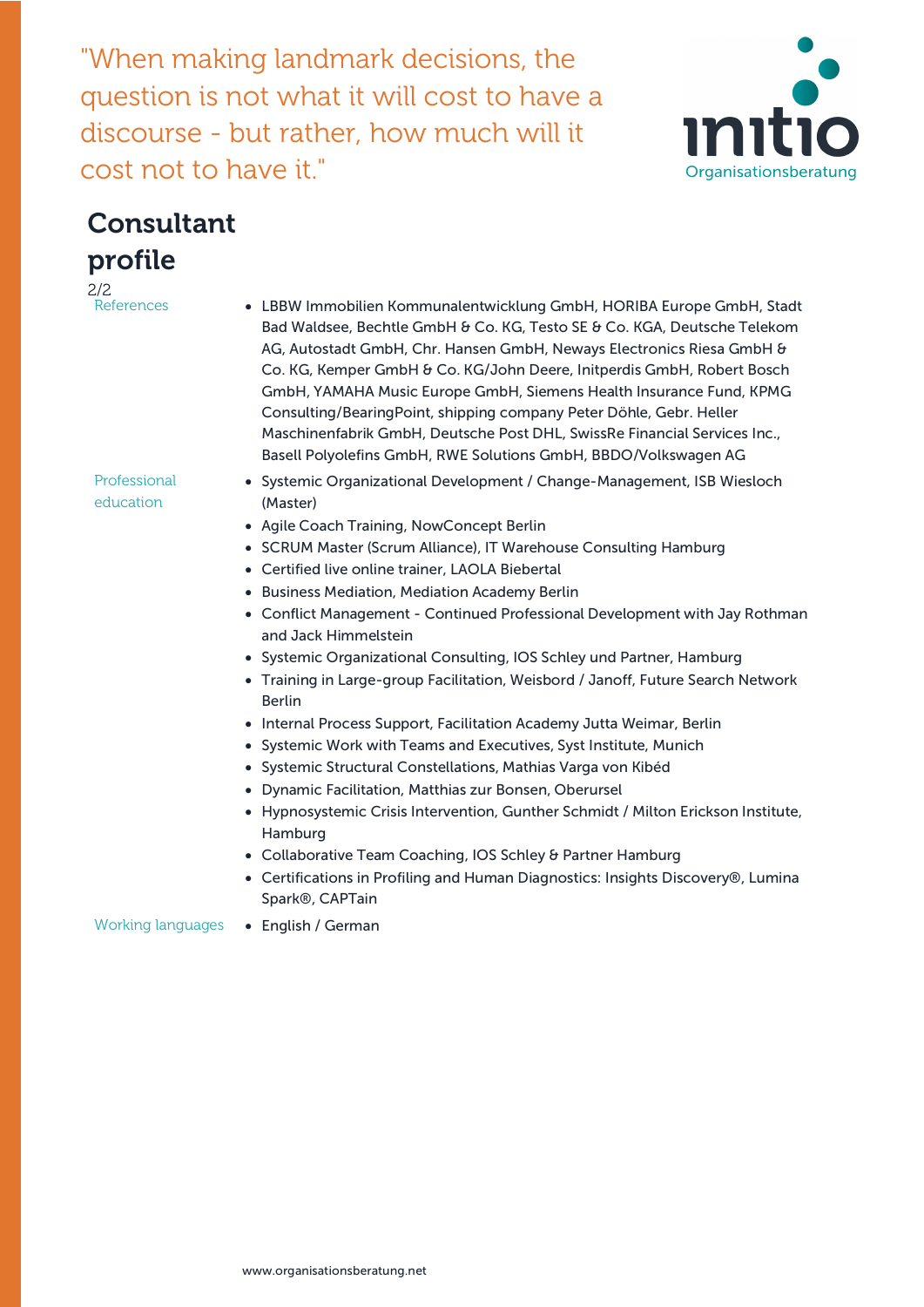

initio Organisationsberatung Berlin | Munich | Hamburg | Frankfurt | Stuttgart | Cologne | Dusseldorf | Dresden | Zurich Tel. +49 [0] 30/577 017 900